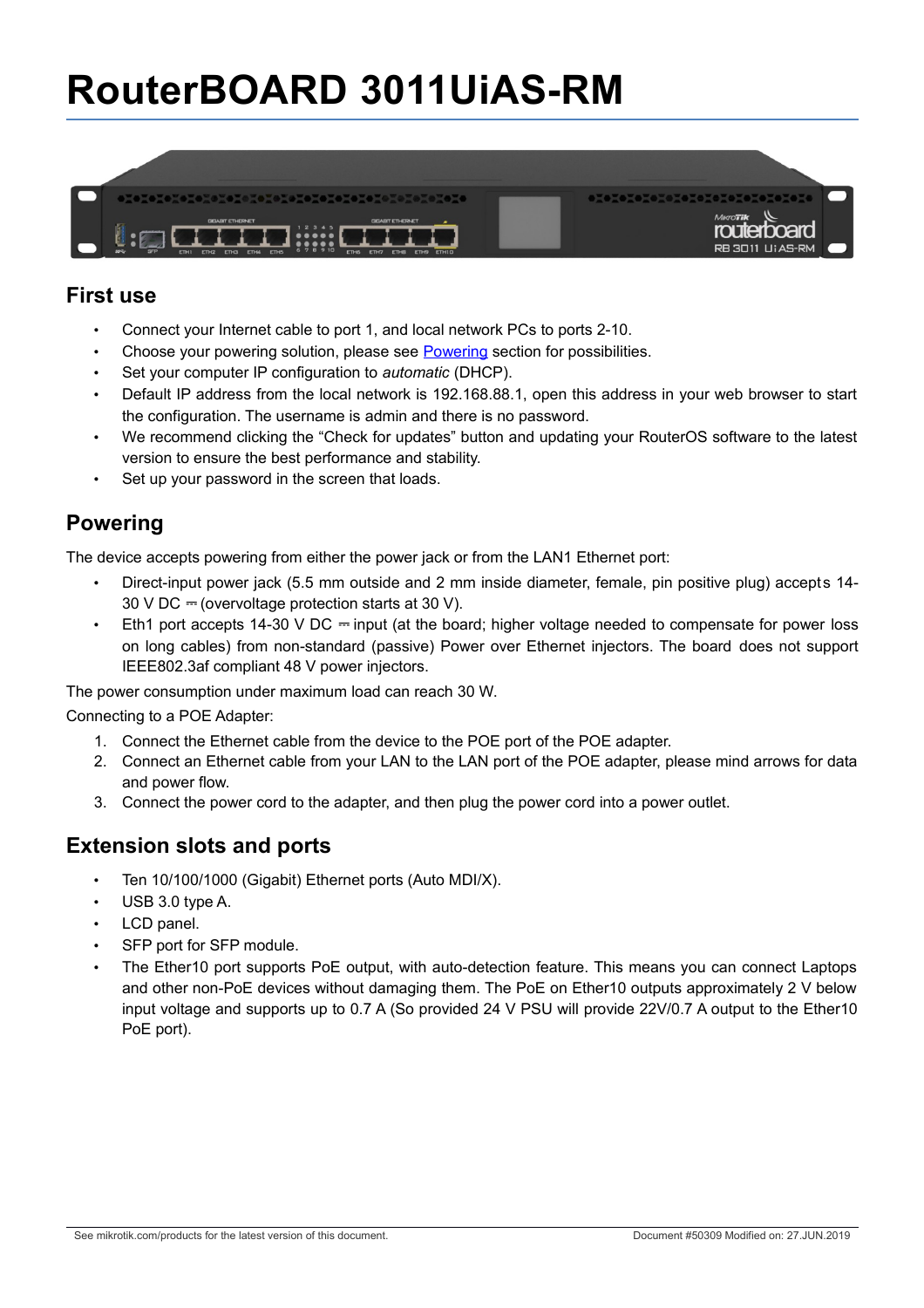### **Mounting**

The device is designed to use indoors and it can be mounted in a rackmount enclosure using provided rack mounts, or it can be placed on the desktop. Please attach rubber pegs on the bottom of the router if the desired placement is on the flat surface or use a Phillips screwdriver to attach rackmount ears on both sides of the device if designated use is for rackmount enclosure:

1. attach rack ears to both sides of the device and tighten four screws to secure them in place, as shown on the picture to the right,

2. place the device in rackmount enclosure and align with the holes so that device fits conveniently,

3. tighten screws to secure it in place.

The IP rating scale for this device is IPX0. The device has no protection from water contamination, please ensure the placement of the device in a dry and ventilated environment.

We recommend Cat5/6 cables for our devices.

*Mounting and configuration of this device should be done by a qualified person.*

# **Configuration**

Once logged in, we recommend clicking the "Check for updates" button in the QuickSet menu, as updating your RouterOS software to the latest version ensures the best performance and stability. For wireless models, please make sure you have selected the country where the device will be used, to conform with local regulations.

RouterOS includes many configuration options in addition to what is described in this document. We suggest starting here to get yourself accustomed to the possibilities: [http://mt.lv/help.](http://mt.lv/help) In case IP connection is not available, the Winbox tool [\(http://mt.lv/winbox\)](http://mt.lv/winbox) can be used to connect to the MAC address of the device from the LAN side (all access is blocked from the Internet port by default).

For recovery purposes, it is possible to boot the device from the network, see a section [Reset button.](#page-1-0)

#### <span id="page-1-0"></span>**Reset button**

To use the reset button, hold it and then turn on the device, while still holding the button.

- Release the button when the green LED starts flashing, to reset RouterOS configuration. To not load backup bootloader, you can start holding the button after power is already applied.
- Release the button after LED is no longer flashing (~20 seconds) to cause a device to look for Netinstall servers (required for reinstalling RouterOS over the network). You can also release the button at the time when the device has appeared in the Netinstall utility device list.

Regardless of the above option used, the system will load the backup RouterBOOT loader if the button is pressed before power is applied to the device. Useful for RouterBOOT debugging and recovery.

#### **Accessories**

Package includes the following accessories that come with the device:

- EU/US Switching Power Supply DC ⎓ 24 V, 1.2 A, 28.8 W, 86.8%, VI, cable:220 cm.
- 1U rackmount bracket black.
- Fastening set for RB2011 rackmount case K-19 v3.

Please visit wiki pages for MikroTik SFP module compatibility table:

[https://wiki.mikrotik.com/wiki/MikroTik\\_SFP\\_module\\_compatibility\\_table](https://wiki.mikrotik.com/wiki/MikroTik_SFP_module_compatibility_table)

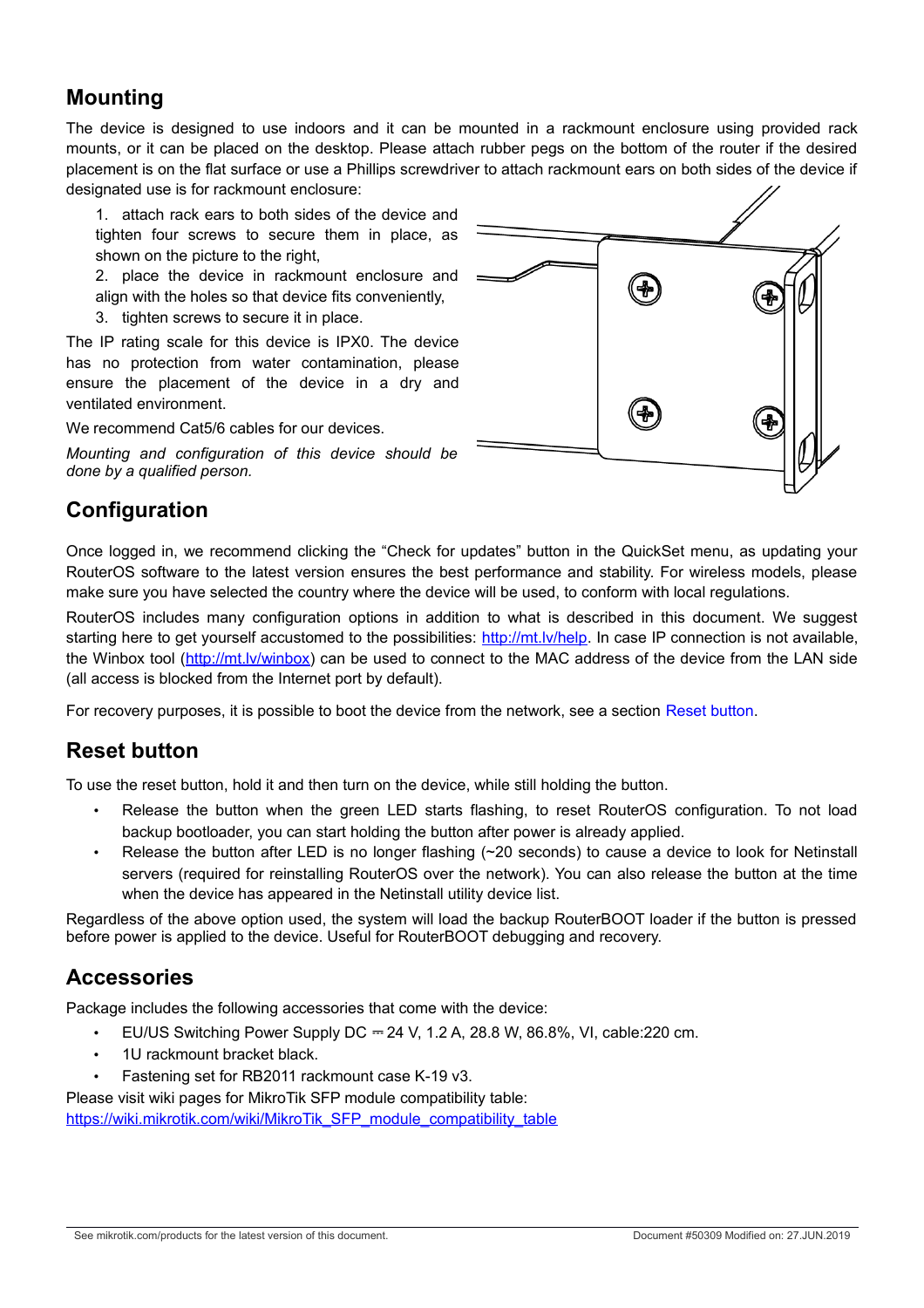# **Specifications**

For more information about this product, specification and pictures please visit our web page: <https://mikrotik.com/product/RB3011UiAS-RM>

# **Operating system support**

The device supports RouterOS software version 6. The specific factory installed version number is indicated in the RouterOS menu /system resource. Other operating systems have not been tested.

### **MikroTik mobile app**

Use the MikroTik smartphone app to configure your router in the field, or to apply the most basic initial settings for your MikroTik home access point.



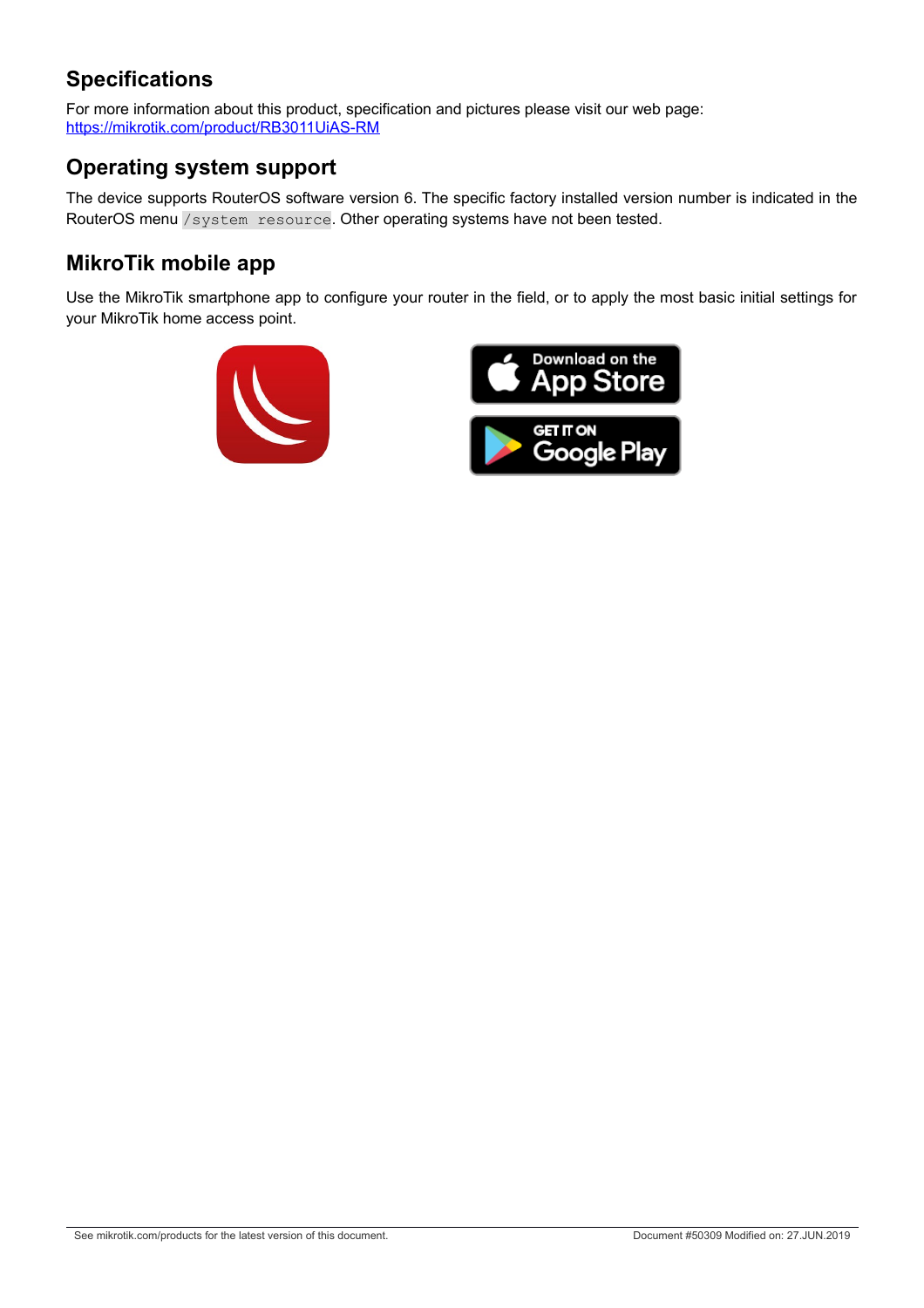# **Federal Communication Commission Interference Statement**

This equipment has been tested and found to comply with the limits for a Class B digital device, pursuant to Part 15 of the FCC Rules. These limits are designed to provide reasonable protection against harmful interference in a residential installation.

This equipment generates, uses and can radiate radio frequency energy and, if not installed and used in accordance with the instructions, may cause harmful interference to radio communications. However, there is no guarantee that interference will not occur in a particular installation. If this equipment does cause harmful interference to radio or television reception, which can be determined by turning the equipment off and on, the user is encouraged to try to correct the interference by one of the following measures:

- Reorient or relocate the receiving antenna.
- Increase the separation between the equipment and receiver.
- Connect the equipment into an outlet on a circuit different from that to which the receiver is connected.
- Consult the dealer or an experienced radio/TV technician for help.

FCC Caution: Any changes or modifications not expressly approved by the party responsible for compliance could void the user's authority to operate this equipment.

This device complies with Part 15 of the FCC Rules. Operation is subject to the following two conditions: (1) This device may not cause harmful interference, and (2) this device must accept any interference received, including interference that may cause undesired operation.

Note: This unit was tested with shielded cables on the peripheral devices. Shielded cables must be used with the unit to ensure compliance.

#### **Industry Canada**

This device complies with Industry Canada licence-exempt RSS standard(s). Operation is subject to the following two conditions: (1) this device may not cause interference, and (2) this device must accept any interference, including interference that may cause undesired operation of the device.

Le présent appareil est conforme aux CNR d'Industrie Canada applicables aux appareils radio exempts de licence. L'exploitation est autorisée aux deux conditions suivantes: (1) l'appareil ne doit pas produire de brouillage, et (2) l'utilisateur de l'appareil doit accepter tout brouillage radioélectrique subi, même si le brouillage est susceptible d'en compromettre le fonctionnement.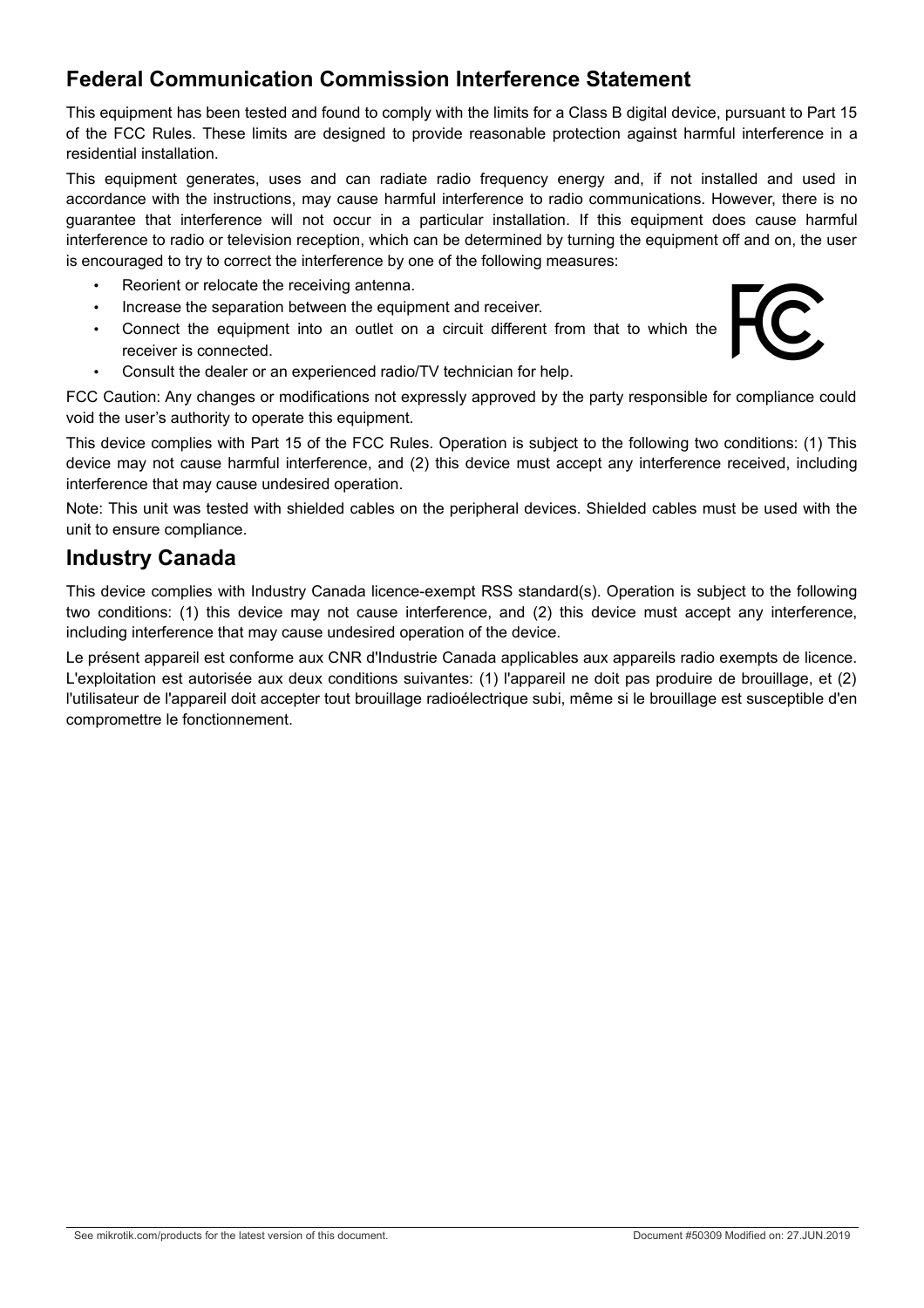#### **CE Declaration of Conformity**

Manufacturer: Mikrotikls SIA, Brivibas gatve 214i Riga, Latvia, LV1039.

|    | ividiTulacturer. Mintounis OIA, Drividas gatve Z 141 inga, Latvia, Lv 1009.                                                                                                                                                                     |
|----|-------------------------------------------------------------------------------------------------------------------------------------------------------------------------------------------------------------------------------------------------|
|    | ВСС настоящото Mikrotīkls SIA декларира, че този тип радиосъоръжение RouterBOARD е в съответствие с Директива 2014/53/ЕС.                                                                                                                       |
|    | Цялостният текст на ЕС декларацията за съответствие може да се намери на следния интернет адрес: https://mikrotik.com/products                                                                                                                  |
|    | CS∏ímto Mikrotīkls SIA prohlašuje, že typ rádiového zařízení RouterBOARD je v souladu se směrnicí 2014/53/EU. Úplné znění EU prohlášení o                                                                                                       |
|    | shodě je k dispozici na této internetové adrese: https://mikrotik.com/products                                                                                                                                                                  |
|    | DA Hermed erklærer Mikrotīkls SIA, at radioudstyrstypen RouterBOARD er i overensstemmelse med direktiv 2014/53/EU. EU-                                                                                                                          |
|    | overensstemmelseserklæringens fulde tekst kan findes på følgende internetadresse: https://mikrotik.com/products                                                                                                                                 |
|    | DE Hiermit erklärt Mikrotīkls SIA , dass der Funkanlagentyp RouterBOARD der Richtlinie 2014/53/EU entspricht. Der vollständige Text der EU-                                                                                                     |
|    | Konformitätserklärung ist unter der folgenden Internetadresse verfügbar: https://mikrotik.com/products                                                                                                                                          |
|    | ΕL Με την παρούσα ο/η Mikrotīkls SIA , δηλώνει ότι ο ραδιοεξοπλισμός RouterBOARD πληροί την οδηγία 2014/53/ΕΕ. Το πλήρες κείμενο της<br>δήλωσης συμμόρφωσης ΕΕ διατίθεται στην ακόλουθη ιστοσελίδα στο διαδίκτυο: https://mikrotik.com/products |
|    | EN Hereby, Mikrotīkls SIA declares that the radio equipment type RouterBOARD is in compliance with Directive 2014/53/EU. The full text of the                                                                                                   |
|    | EU declaration of conformity is available at the following internet address: https://mikrotik.com/products                                                                                                                                      |
|    | ES Por la presente, Mikrotīkls SIA declara que el tipo de equipo radioeléctrico RouterBOARD es conforme con la Directiva 2014/53/UE. El texto                                                                                                   |
|    | completo de la declaración UE de conformidad está disponible en la dirección Internet siguiente: https://mikrotik.com/products                                                                                                                  |
|    | ET Käesolevaga deklareerib Mikrotīkls SIA , et käesolev raadioseadme tüüp RouterBOARD vastab direktiivi 2014/53/EL nõuetele. ELi                                                                                                                |
|    | vastavusdeklaratsiooni täielik tekst on kättesaadav järgmisel internetiaadressil: https://mikrotik.com/products                                                                                                                                 |
|    | Mikrotīkls SIA vakuuttaa, että radiolaitetyyppi RouterBOARD on direktiivin 2014/53/EU mukainen. EU-vaatimustenmukaisuusvakuutuksen                                                                                                              |
|    | täysimittainen teksti on saatavilla seuraavassa internetosoitteessa: https://mikrotik.com/products                                                                                                                                              |
|    | FR Le soussigné, Mikrotīkls SIA , déclare que l'équipement radioélectrique du type RouterBOARD est conforme à la directive 2014/53/UE. Le                                                                                                       |
|    | texte complet de la déclaration UE de conformité est disponible à l'adresse internet suivante: https://mikrotik.com/products                                                                                                                    |
|    | HR∭likrotīkls SIA ovime izjavljuje da je radijska oprema tipa RouterBOARD u skladu s Direktivom 2014/53/EU. Cjeloviti tekst EU izjave o                                                                                                         |
|    | sukladnosti dostupan je na sljedećoj internetskoj adresi: https://mikrotik.com/products                                                                                                                                                         |
|    | HU∭Nikrotīkls SIA igazolja, hogy a RouterBOARD típusú rádióberendezés megfelel a 2014/53/EU irányelvnek. Az EU-megfelelőségi nyilatkozat                                                                                                        |
|    | teljes szövege elérhető a következő internetes címen: https://mikrotik.com/products                                                                                                                                                             |
|    | Il fabbricante, Mikrotīkls SIA, dichiara che il tipo di apparecchiatura radio RouterBOARD è conforme alla direttiva 2014/53/UE. Il testo                                                                                                        |
|    | completo della dichiarazione di conformità UE è disponibile al seguente indirizzo Internet: https://mikrotik.com/products                                                                                                                       |
| IS | Hér með lýsir Mikrotīkls SIA því yfir að RouterBOARD er í samræmi við grunnkröfur og aðrar kröfur, sem gerðar eru í tilskipun 2014/53/EU.                                                                                                       |
|    | Fullur texti ESB samræmisyfirlýsingar er að finna á eftirfarandi veffangi: https://mikrotik.com/products                                                                                                                                        |
|    | Aš, Mikrotīkls SIA, patvirtinu, kad radijo įrenginių tipas RouterBOARD atitinka Direktyvą 2014/53/ES. Visas ES atitikties deklaracijos tekstas                                                                                                  |
|    | prieinamas šiuo interneto adresu: https://mikrotik.com/products                                                                                                                                                                                 |
|    | Ar šo Mikrotīkls SIA deklarē, ka radioiekārta RouterBOARD atbilst Direktīvai 2014/53/ES. Pilns ES atbilstības deklarācijas teksts ir pieejams                                                                                                   |
|    | šādā interneta vietnē: https://mikrotik.com/products                                                                                                                                                                                            |
|    | MT B'dan, Mikrotīkls SIA, niddikjara li dan it-tip ta' tagħmir tar-radju RouterBOARD huwa konformi mad-Direttiva 2014/53/UE. It-test kollu tad-                                                                                                 |
|    | dikjarazzjoni ta' konformità tal-UE huwa disponibbli f'dan l-indirizz tal-Internet li ġej: https://mikrotik.com/products                                                                                                                        |
|    | NL  Hierbij verklaar ik, Mikrotīkls SIA , dat het type radioapparatuur RouterBOARD conform is met Richtlijn 2014/53/EU. De volledige tekst van                                                                                                  |
|    | de EU-conformiteitsverklaring kan worden geraadpleegd op het volgende internetadres: https://mikrotik.com/products                                                                                                                              |
|    | NOMikrotīkls SIA erklærer herved at utstyret RouterBOARD er i samsvar med de grunnleggende krav og øvrige relevante krav i direktiv                                                                                                             |
|    | 2014/53/EU. Den fulle teksten til EU-samsvarserklæringen er tilgjengelig på følgende internettadresse: https://mikrotik.com/products                                                                                                            |
|    | PL Mikrotīkls SIA niniejszym oświadcza, że typ urządzenia radiowego RouterBOARD jest zgodny z dyrektywą 2014/53/UE. Pełny tekst                                                                                                                 |
|    | deklaracji zgodności UE jest dostępny pod następującym adresem internetowym: https://mikrotik.com/products                                                                                                                                      |
|    | PT O(a) abaixo assinado(a) Mikrotīkls SIA declara que o presente tipo de equipamento de rádio RouterBOARD está em conformidade com a                                                                                                            |
|    | Diretiva 2014/53/UE. O texto integral da declaração de conformidade está disponível no seguinte endereço de Internet:                                                                                                                           |
|    | https://mikrotik.com/products                                                                                                                                                                                                                   |
|    | ROPrin prezenta, Mikrotīkls SIA declară că tipul de echipamente radio RouterBOARD este în conformitate cu Directiva 2014/53/UE. Textul                                                                                                          |
|    | integral al declarației UE de conformitate este disponibil la următoarea adresă internet: https://mikrotik.com/products                                                                                                                         |
|    | SK Mikrotīkls SIA týmto vyhlasuje, že rádiové zariadenie typu RouterBOARD je v súlade so smernicou 2014/53/EÚ. Úplné EÚ vyhlásenie o                                                                                                            |
|    | zhode je k dispozícii na tejto internetovej adrese: https://mikrotik.com/products                                                                                                                                                               |
|    | SL Mikrotīkls SIA potrjuje, da je tip radijske opreme RouterBOARD skladen z Direktivo 2014/53/EU. Celotno besedilo izjave EU o skladnosti je                                                                                                    |
|    | na voljo na naslednjem spletnem naslovu: https://mikrotik.com/products                                                                                                                                                                          |
|    | SV Härmed försäkrar Mikrotīkls SIA att denna typ av radioutrustning RouterBOARD överensstämmer med direktiv 2014/53/EU. Den fullständiga                                                                                                        |
|    | texten till EU-försäkran om överensstämmelse finns på följande webbadress: https://mikrotik.com/products                                                                                                                                        |

*Note. Information contained here is subject to change. Please visit the product page on [www.mikrotik.com](http://www.mikrotik.com/) for the most up to date version of this document.*